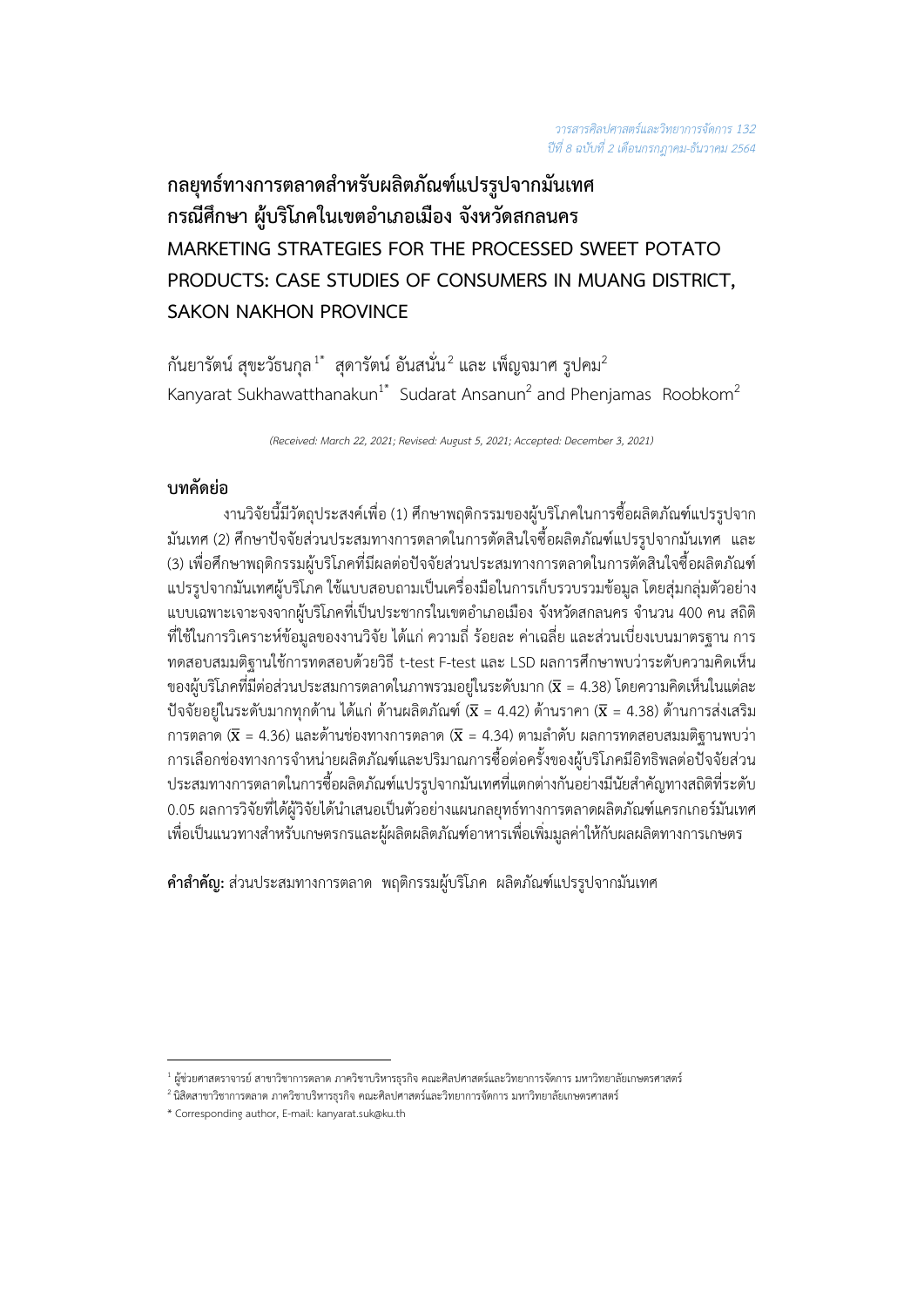## **Abstract**

The study of marketing strategies for new processed sweet potato products had three objectives. (1) To study consumer behavior in purchasing processed sweet potato products. (2) To study the marketing mix factors in purchasing processed sweet potato products. (3) To investigate the different consumer behavior affecting the marketing mix factors that affect consumers' purchases of processed sweet potato products. This research adopted a survey approach and used a questionnaire to collect data. Researchers used the Cochran method to estimate the sample sizes with the confidence level at 95 percentage. The sample consisted of 400 samples by purposive random sampling from consumers in the Muang district, Sakon Nakhon province. Descriptive statistics employed in this research were frequency, percentage, mean, and standard deviation-the hypothesis testing by t-test, F-test, and LSD. The research results revealed that the marketing mix's opinion level of overall marketing mix factors presented at the high-important level  $(\overline{x} = 4.38)$ . Interestingly, consumers commented on the marketing mix as product factors  $(\overline{x}$  = 4.42), price factors ( $\overline{x}$  = 4.38), promotion factors ( $\overline{x}$  = 4.36), and place/ channels factors  $(\overline{x}$  = 4.34), respectively. The hypotheses test resulted that the product distribution selection and purchase amount per time had resulted in different factors affecting the purchase of processed sweet potato products, statistically significant at a level of 0.05. Furthermore, the output of this research, the strategic marketing plan for sweet potatoes crackers, was presented as guidelines for the farmer of food product manufacturers to add value to agriculture productivity.

**Keywords:** Marketing Mix, Consumer Behavior, Sweet Potato Processed Products

### **1. Introduction**

 The seasonal drought and rise of the COVID-19 pandemic affect people, especially the agricultural sector of Thailand, leading to farmers having lower incomes and suffering losses. Sweet potato farmers in Sakon Nakhon province are also affected by these problems (National News Bureau of Thailand, 2020). According to the season, the price of the small size sweet potatoes fell from 12 - 18 to 12 - 15 baht/ kilograms in the harvest in the year 2020 (Talaadthai, 2020). While farmers could sell at 7 baht/ kilograms at the farm, some surplus Agri–products could not be sold to the market resulting in spoilage.

The sweet potato is scientifically known as *Ipomoea Batatas Lam*. Sweet potato is an annual plant, ivy creeping along the ground widely grown in tropical, subtropical regions, over 6,500 varieties of sweet potatoes worldwide. Sweet potato varieties range in color from dark red to brown to purple to orange-yellow to white. Sweet potatoes have different sizes, shapes, and textures with a sweet, creamy taste (Hayati et al., 2020). United Nations Food and Agriculture Organization (2020) reported that sweet potato was a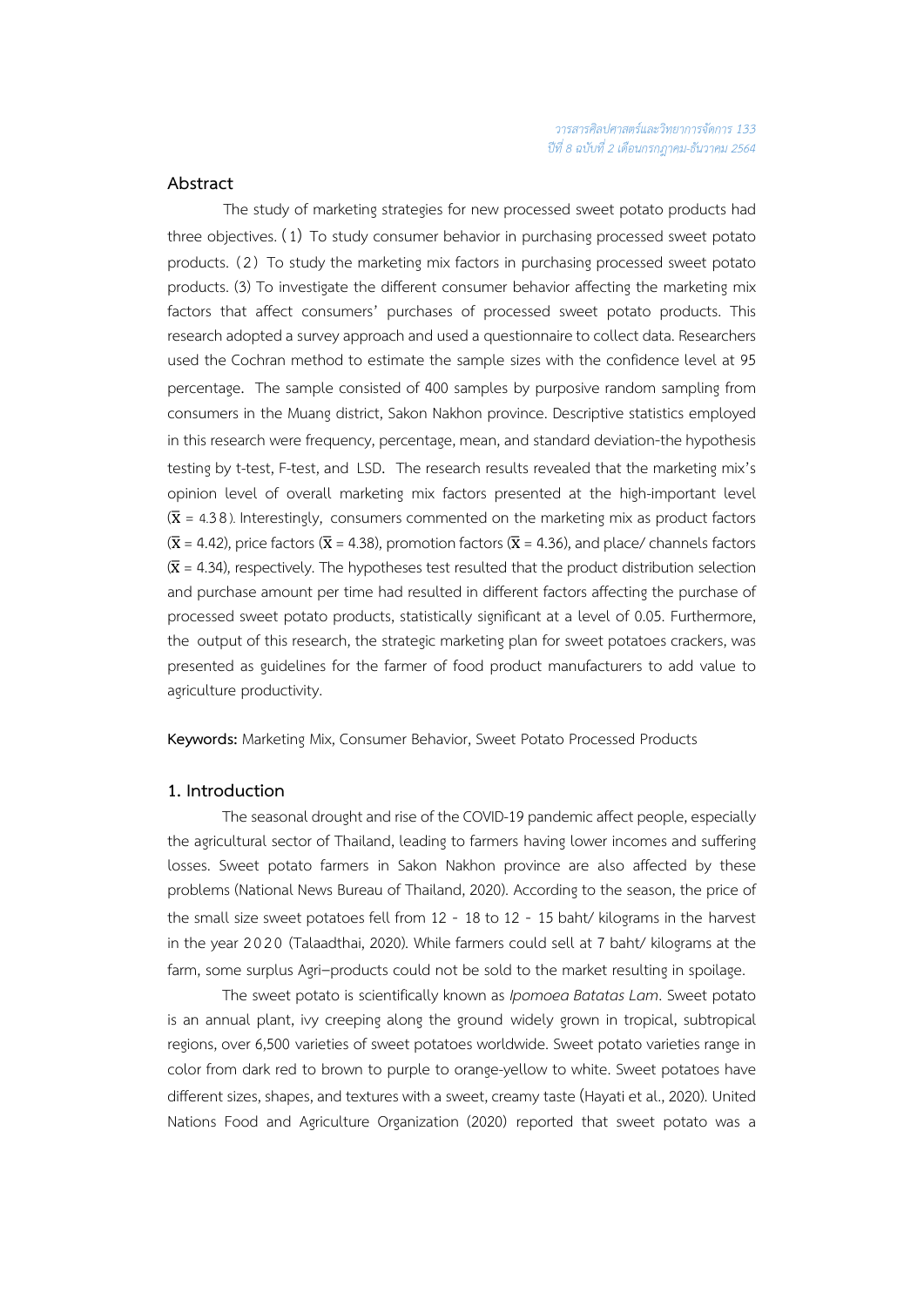potential crop in developing countries but might be a less important crop in some developed countries. Sweet potatoes are a good source of vitamins A, B2, B6, C, E, and minerals such as manganese, folate, calcium, potassium, copper, iron, pantothenic acid, and antioxidants beta-carotene (Pobpad, 2020). In addition, the sweet potato also helps the digestive system works better, helps with the constipation system, and can prevent colon cancer (Paolo Hospital, 2020). Nowadays, sweet potatoes can be processed into snack food such as Bua Loy, fresh plant-based milk, french fries, or fried crispy. Thus, if any agri-business could produce sweet potatoes into a healthy product, it would get even more attention as consumers' health trends (Kasikorn Research Center, 2020).

Finally, to comprehend the purpose of this article, which aims to introduce brandnew processed sweet potato products. Researchers followed the new-product development process as constructed by Marshall & Johnston (2015) that compiled three main activities: (1) identifying the opportunities of the product, (2) setting the product opportunity, and (3) developing the product opportunity. This study scope only the consumer in Muang district, Sakon Nakhon province, and the sweet potato farmer in Sakon Nakhon province affected by drought and low income. Therefore, the researchers were interested in discovering consumer behavior and marketing mix factors of processed sweet potatoes for developing new products and creating a marketing strategy plan for processed sweet potatoes, which guideline for farmer and food product manufacturers to add value to productivity.

#### **2. Objectives**

1. To study consumer behavior in purchasing processed sweet potato products.

2. To study the marketing mix factors affecting consumers' purchase of processed sweet potato products.

3. To investigate the different consumer behavior affecting the marketing mix factors that affect consumers' purchases of processed sweet potato products.

#### **3. Literature Review**

"Marketing" is the process of value-creating for customers and driving customer relationships strongly; thus, the enterprises will receive high revenue in return. The marketing process model for creating and capturing customer value was in steps. First, the enterprises need to know customer insights, create customer value, develop customer loyalty, and finally avail superior customer value rewards. Moreover, the 4Ps strategy: product, price, place /channel, and promotion strategies could drive the marketing value creation (Kotler & Armstrong, 2016).

"Consumer behavior" is widely studied nowadays to understand consumer insight or marketing factors that stimulate consumers both internal and external influences (Armstrong et al., 2018). Personal attributes frequently used to define an individual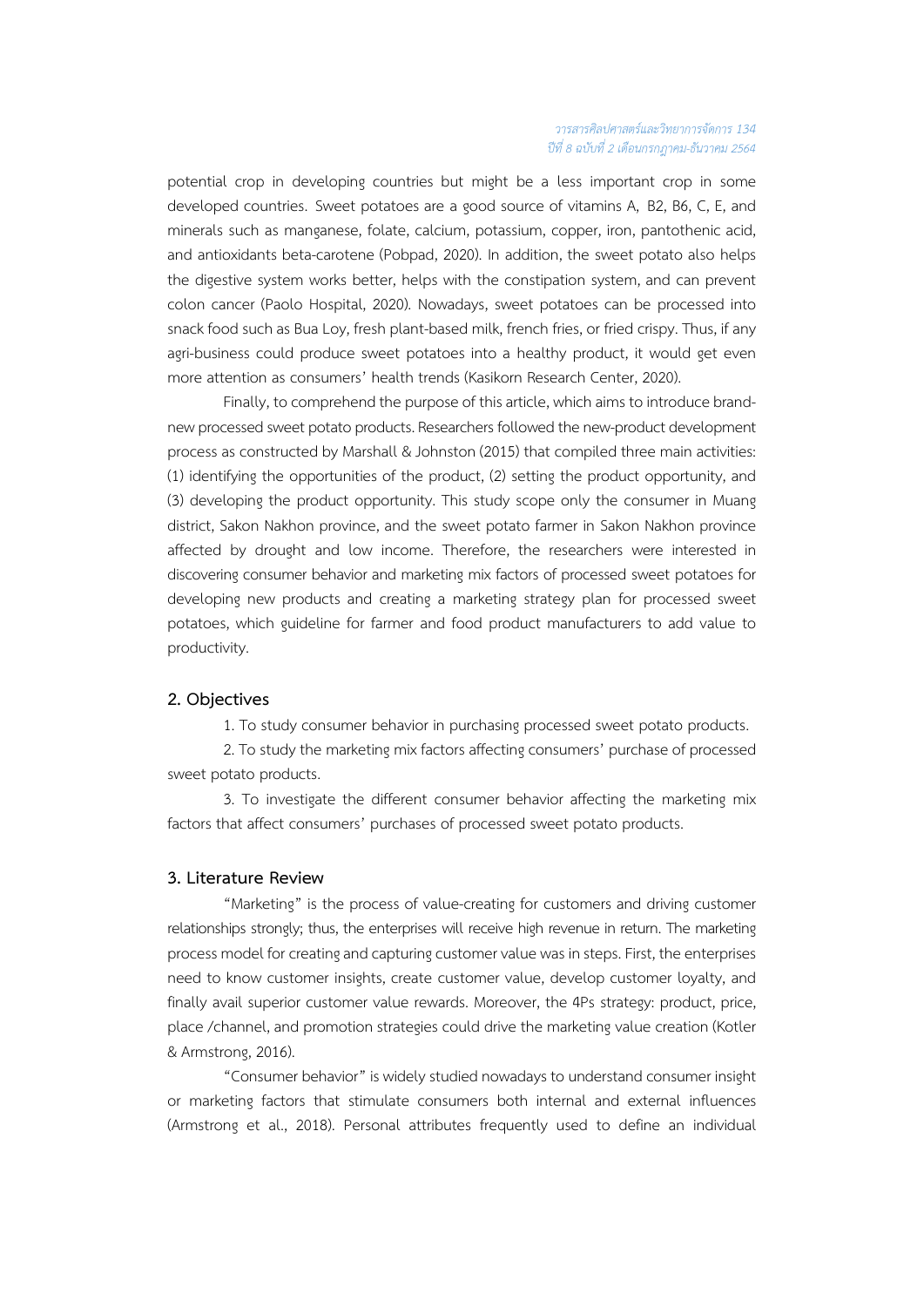#### *วารสารศิลปศาสตรและวิทยาการจัดการ 135 ปที่ 8 ฉบับที่ 2 เดือนกรกฎาคม-ธันวาคม 2564*

consumer include gender, age, education, profession, income, and lifestyle (Marshall & Johnston, 2015). When consumers made the purchasing decisions, used and disposed of purchased goods or services, it also included factors that influence decisions and product use. Meanwhile, consumer products and service preferences are constantly changing in trend. Therefore, marketing managers must understand consumers' desires to create the appropriate marketing mix for a well-defined market (Kotler & Armstrong, 2016; Lamb, Hair, & McDaniel, 2017).

Tomczak, Reinecke and Kuss (2018) stated that "another marketing feature was innovation orientation." For example, suppose a company aligned its range of goods and services with fast changes in customer demands. Then, the new products must be launched, or new sub - markets must be developed at regular intervals - innovations in terms of products, product features, or advertising. Thus, the key instruments for differentiating oneself from the competition and offering potential buyers advantages led to purchasing decisions and satisfied the target market. In addition, the marketing manager should deal with digital marketing communication as follow: using a newsletter to generate interest, communicating the value proposing of brand - product, creating visual media, launching a campaign on a crowdfunding website, and recording customer detail for the next contact (Pranam, 2018).

Visanyangkul and Khamdej (2011) indicated that consumers mostly purchased healthy food for healthy purposes. The relationship of marketing mix factors and purchasing decision found that factors of product, place, and promotion influenced the decision of purchasing healthcare products of the workingman in Bangkok. Interestingly, Sirisatsuvon, Tiangsoongnern and Parncharoen (2019) suggested that the model assessment of the causal factors between marketing factors (brand, communication, attribute, consumption environment, sales promotion, price, package, sales interaction, and health/nutrition benefit) that impulse purchasing behavior of snack food consumers in Thailand. As a study by Oliveira et al. (2020) indicated, the consumers in preference were often related to price, flavor, and subtle differences between the processed sweet potato products. Moreover, Marshall and Johnston (2015) described that the unique characteristic of consumers were the critical factors in consumer decision-making, affecting information search, possible product choices, and product purchasing decisions. Finally, the researchers would summarize the conceptual framework as presented in Figure 1.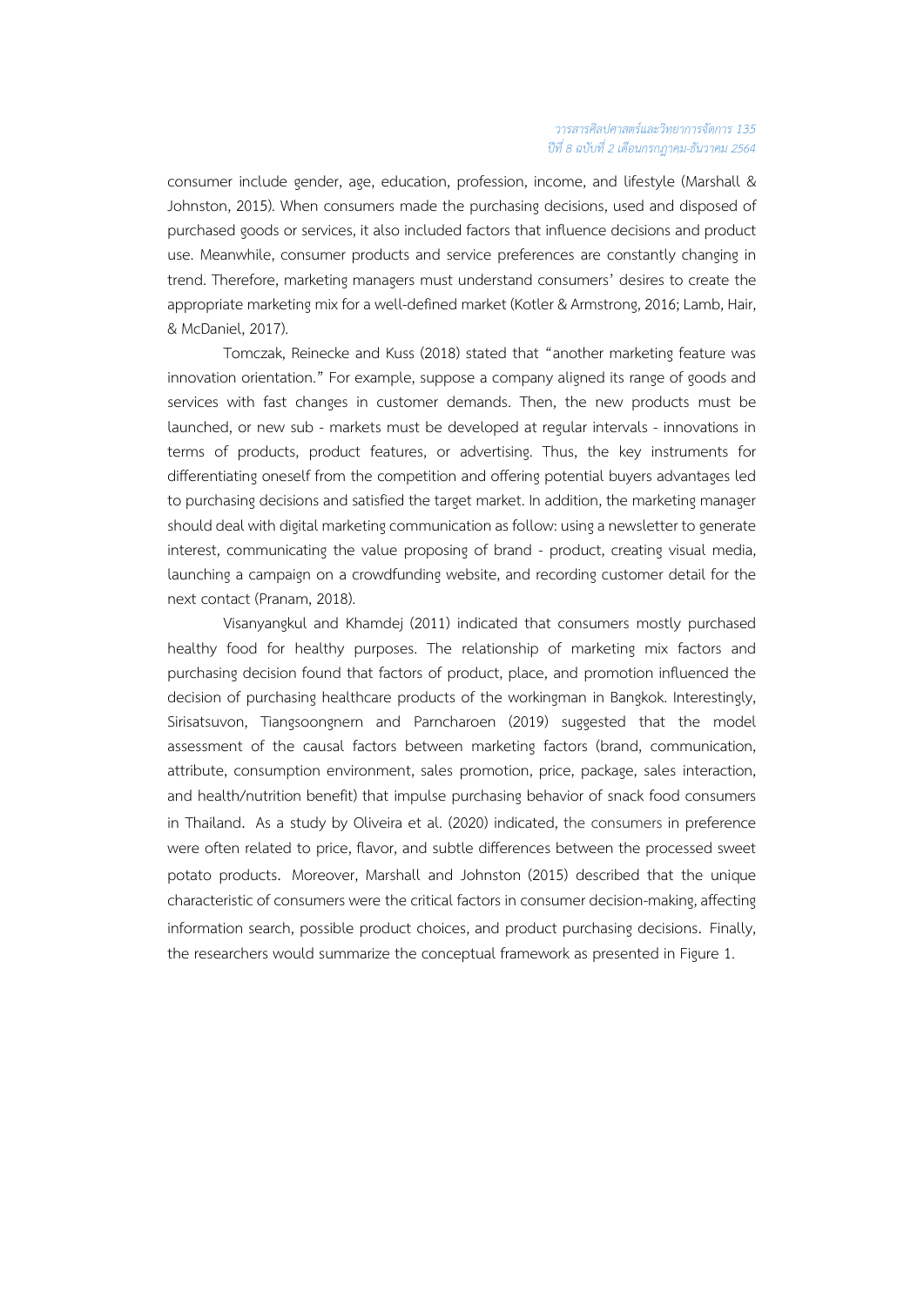

## **Figure 1** Conceptual Framework

 As figure 1, this research focused on the variables, which were (1) the independent variables: consumer behavior in purchasing processed sweet potato products; the purpose of purchasing, channels of marketing perception, product distribution selection, purchase amount per time, and influencing person and (2) the dependent variables: the marketing mix factors in purchasing processed sweet potato products: product, price, place /channel, and promotion. Therefore, this research hypothesis was "Difference of consumer behavior influenced the marketing mix factors that differently affect consumers' purchases of processed sweet potato products decision."

## **4. Research Methodology**

#### **Population and Sample**

The people selected for this study were consumers in Muang district, Sakon Nakhon province. Since Sakon Nakhon's citizens were 1.15 million people (Sakon Nakhon Provincial Statistical Office, 2020), the exact number of the population who had ever purchased sweet potato products in the past six months was unknown. Then, the sample size calculation with a 95% confidence level led to a sample size of at least 384 samples (Cochran & Cox, 1957). Thus, for the convenience of data analysis, the researchers decided to use a sample size of 400 samples, considering exceeding the earlier criteria. This study used non-probability sampling by employing the purposive sampling method from Sakon Nakhon's consumers in the Muang district.

## **Research Tools**

The quantitative research tool used in this study was the questionnaire present in 4 parts: (1) consumer demographic factors, (2) consumer behavior in purchasing processed sweet potato products, (3) marketing mix affecting the purchase of processed sweet potato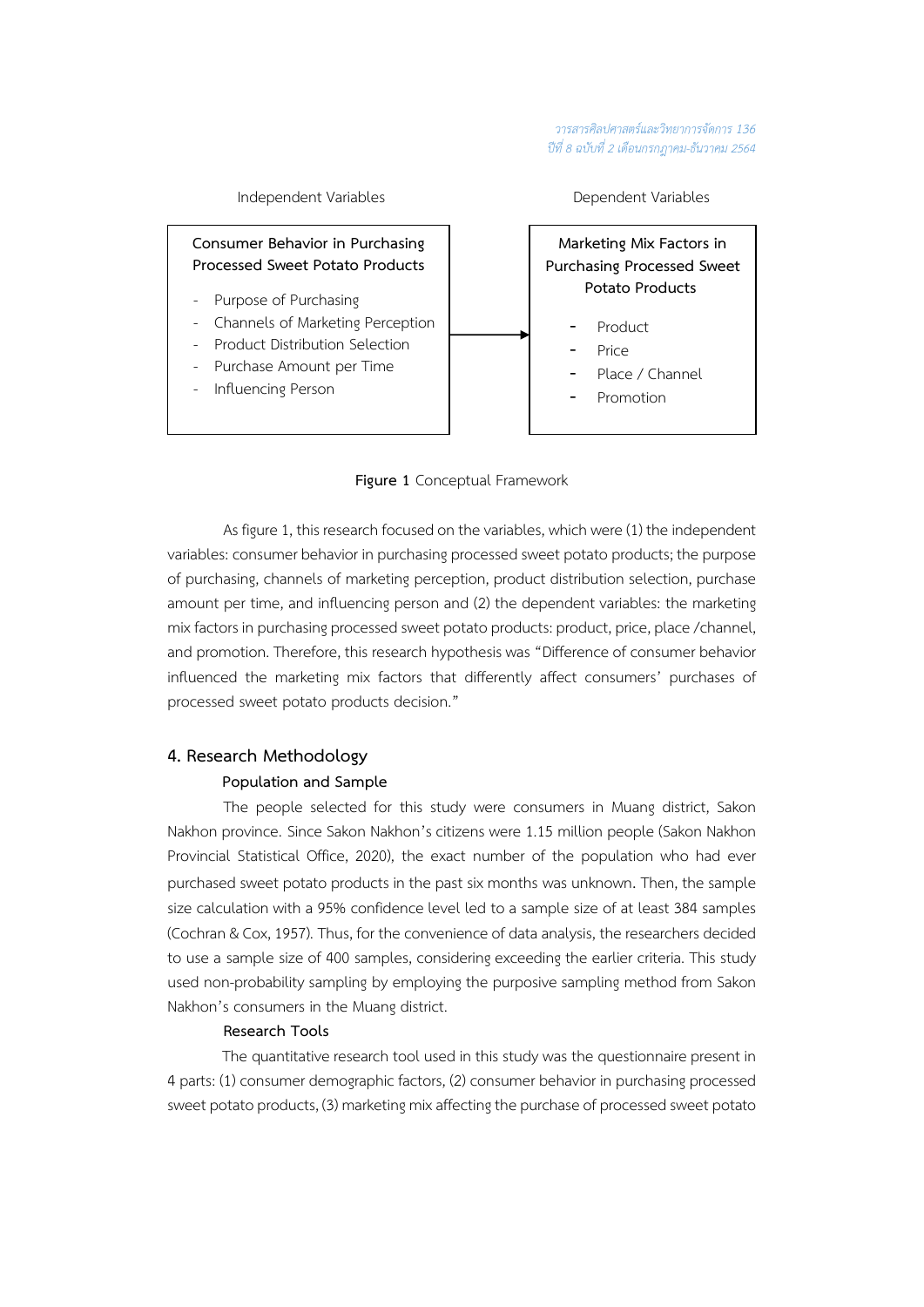products, and (4) suggestion on sweet potato products development. In addition, the questionnaire contained the questions of closed-ended type (part no. 1 - 2), Likert's scale method with five levels including the very low important level – very high important level (part no. 3), and opened-ended type (part no. 4).

For construct validity, the draft questionnaire had been validated and evaluated by three experts (Kumar, 2011). Finally, researchers obtained the appropriate questionnaire for 30 try-out samples (Stockemer, 2019). Then, the questionnaire reliability of 25 item Likert scale questions that statistically evaluated at 0.96, and all factor elements also passed the evaluation accepted at >0.80 from Cronbach's alpha reliability testing (Engel & Schutt, 2017).

#### **Data Analysis**

The collected data from the completed questionnaires were analyzed using the Statistical Package for Social Sciences (SPSS) version 22. This research had employed descriptive statistics: Frequency and Percentage for analyzing collected data of part no. 1 - 3 of the questionnaire and Mean  $(\overline{x})$ , and Standard Deviation (S.D.) for analyzing collected data in part 4 of the questionnaire and Content Analysis using for part 5 of the questionnaire (Engel & Schutt, 2017). The interpreting data analysis of the mean level was as follows: mean score  $1.00 - 1.49 =$  Very Low Important,  $1.50 - 2.49 =$  Low Important, 2.50 - 3.49 = Average Important, 3.50 - 4.49 = High Important, and 4.50 - 5.00 = Very High Important (Silpcharu, 2020).

Hypothesis testing by the dependent t-test comparing the means of two related groups to determine whether there is a statistically significant difference between these means. The inferential statistics consist of t-Test and One-way Analysis of Variance (ANOVA). In finding differences with statistical significance, the researchers would investigate them in pairs with a significant level of 0.05 using Fisher's Least Significant Difference. (Kirk, 1995).

#### **5. Research Result**

According to the analysis of the data, the result of the research can be summarized as follows:

## **Consumer Demographic Factors**

Most of the consumers were female (66.00%), age not over 25 years (81.30%), bachelor's degree education (82.50%), an average personal income not more than 10,000 baht (68.60%), and the current profession is the student (72.80%).

#### **Consumer Behavior**

 Based on the research, consumers decided to buy processed sweet potato products for consumption by themselves (72.10%). Interestingly, the consumers recognized processed sweet potato products via the internet and social media platforms (46.40%). Consumers bought processed sweet potato products at a store/ convenience store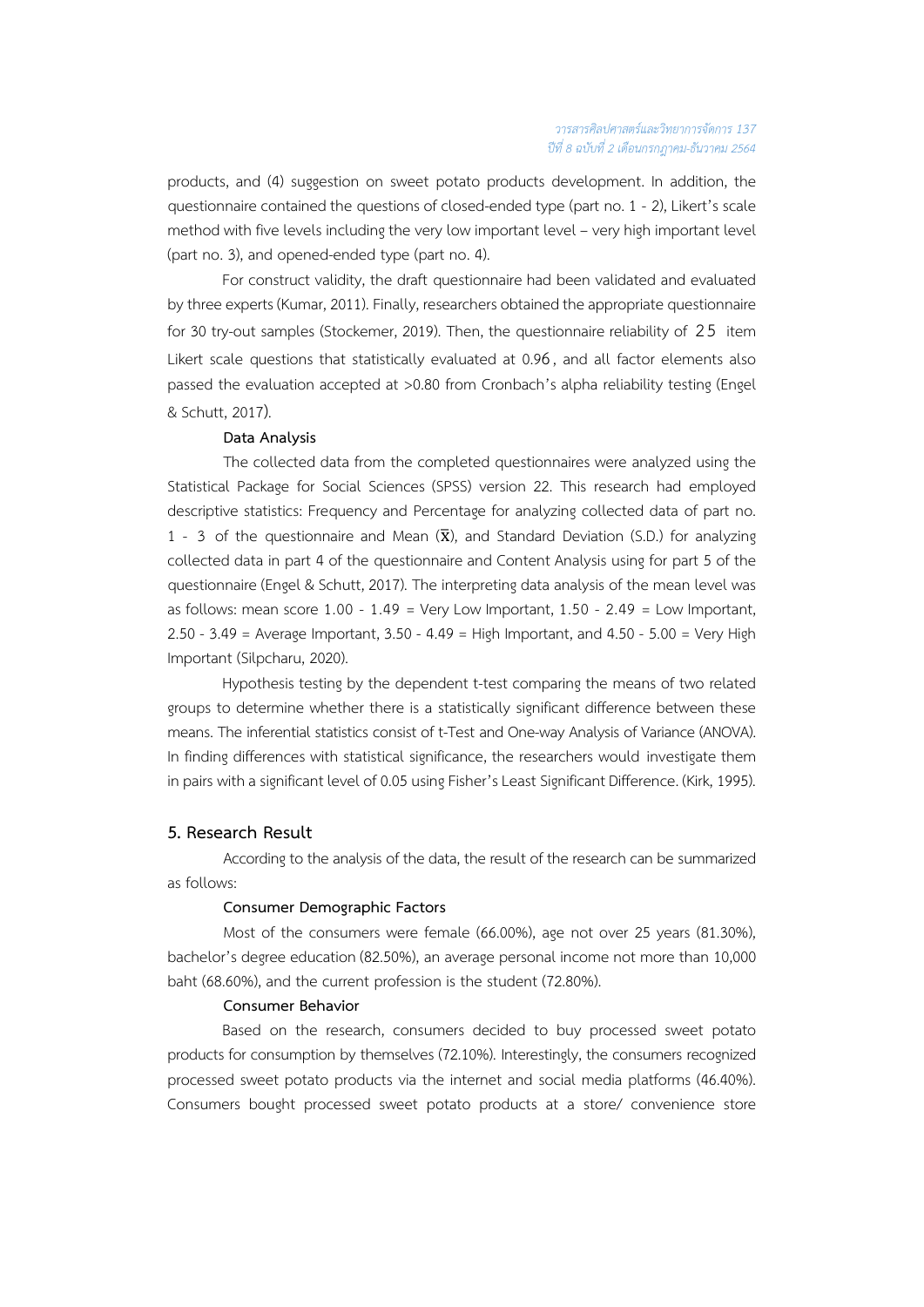(79.30%), the amount of purchase was not more than 100 baht/time (63.80%), and the friends were their influencing person (41.90%).

## **The Importance Extent of Marketing Mix Factors**

**Table 1** The importance level of consumers' opinion on the marketing mix factors in purchasing processed sweet potato products

| arendon'ny processea sineet potato<br>Marketing Mix Factors in Purchasing<br><b>Processed Sweet Potato Products</b> | $\overline{\textbf{X}}$ | S.D. | Importance Level    | Cronbach's<br>Alpha |  |
|---------------------------------------------------------------------------------------------------------------------|-------------------------|------|---------------------|---------------------|--|
| <b>Product Factors</b>                                                                                              | 4.42                    | 0.51 | High Important      |                     |  |
| - Modern Design Packaging                                                                                           | 4.34                    | 0.67 | High Important      |                     |  |
| - Product Quality                                                                                                   | 4.47                    | 0.62 | High Important      |                     |  |
| - High Nutrition                                                                                                    | 4.42                    | 0.66 | High Important      |                     |  |
| - Low Calories                                                                                                      | 4.34                    | 0.73 | High Important      | 0.925               |  |
| - GMP Standard                                                                                                      | 4.43                    | 0.67 | High Important      |                     |  |
| - Organic Product                                                                                                   | 4.44                    | 0.68 | High Important      |                     |  |
| - Variety of Pack Size                                                                                              | 4.43                    | 0.71 | High Important      |                     |  |
| - Specifying Manufacture and Expiration Date                                                                        | 4.54                    | 0.67 | Very High Important |                     |  |
| <b>Price Factors</b>                                                                                                | 4.38                    | 0.59 | High Important      |                     |  |
| - Reasonable Quantity Price                                                                                         | 4.44                    | 0.72 | High Important      |                     |  |
| - Reasonable Quality Price                                                                                          |                         | 0.69 | High Important      | 0.871               |  |
| - Various Payment Methods                                                                                           |                         | 0.73 | High Important      |                     |  |
| - Special Promotional Price                                                                                         | 4.26                    | 0.81 | High Important      |                     |  |
| Place/ Channel Factors                                                                                              | 4.34                    | 0.61 | High Important      |                     |  |
| - Offline/ Convenience Shop                                                                                         | 4.45                    | 0.68 | High Important      |                     |  |
| - OTOP Shop                                                                                                         |                         | 0.84 | High Important      | 0.902               |  |
| - Kiosk in Department Store                                                                                         |                         | 0.75 | High Important      |                     |  |
| - Online Platform                                                                                                   |                         | 0.79 | High Important      |                     |  |
| - Social Media                                                                                                      | 4.38                    | 0.75 | High Important      |                     |  |
| - Home Delivery                                                                                                     | 4.40                    | 0.72 | High Important      |                     |  |
| - Cash on Delivery (COD)                                                                                            | 4.36                    | 0.77 | High Important      |                     |  |
| <b>Promotion Factors</b>                                                                                            | 4.36                    | 0.57 | High Important      |                     |  |
| - Social Media Communication                                                                                        | 4.46                    | 0.64 | High Important      |                     |  |
| - Outdoor Advertising                                                                                               | 4.23                    | 0.84 | High Important      |                     |  |
| - Sales Representative                                                                                              | 4.41                    | 0.67 | High Important      | 0.906               |  |
| - Sales Promotion                                                                                                   | 4.39                    | 0.67 | High Important      |                     |  |
| - Tasting Booth                                                                                                     | 4.35                    | 0.69 | High Important      |                     |  |
| - Review of Influencer via social media                                                                             | 4.30                    | 0.78 | High Important      |                     |  |
| Overall                                                                                                             | 4.38                    | 0.52 | High Important      |                     |  |

Table 1, overall marketing mix factors in purchasing sweet potato products at the high-important level ( $\bar{x}$  = 4.38). There was also a high-important level in each element factor; product ( $\bar{x}$  4.42), price ( $\bar{x}$  = 4.38), promotion ( $\bar{x}$  = 4.36), and place /channel ( $\bar{x}$  = 4.34), respectively.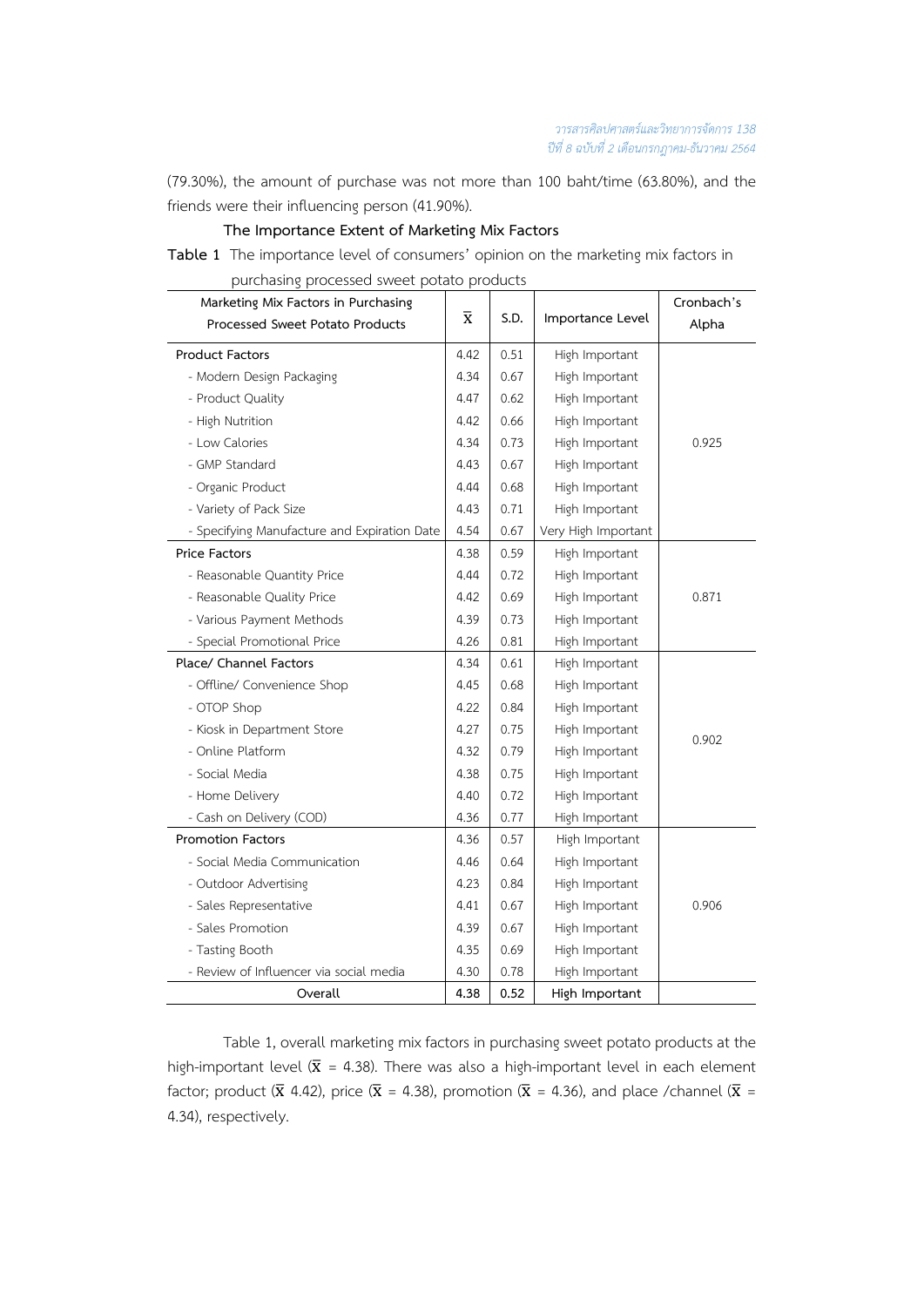When considered individually, the top 3 ranking on the product factors; consumers opinioned at the very high important level about the issue of specifying the manufacturer and expiration date ( $\bar{x}$  = 4.54), followed by the high-important level about the product quality ( $\bar{x}$  = 4.47), and organic products ( $\bar{x}$  = 4.44), respectively.

In terms of price, shown; consumers gave opinions on price factors at the highimportant level regarding the price factors, whether it was reasonable quantity price ( $\bar{x}$  = 4.44), followed by reasonable quality price ( $\bar{x}$  = 4.42), various payment methods  $(\bar{x} = 4.39)$ , and special promotional price ( $\bar{x} = 4.26$ ), respectively.

Regarding place/ channel, researchers found that top 3 rankings; consumers gave opinions on place/ channel factors at the high-important level, regarding the product distribution channels through the offline/convenience store  $(\bar{x} = 4.45)$ , home delivery  $(\bar{x} = 4.40)$ , and social media channels ( $\bar{x} = 4.38$ ), respectively.

When considering marketing promotion factors, the top 3 rankings were; consumers gave opinions at high-important level regarding communication through the social media platforms such as Facebook, Instagram, or YouTube ( $\bar{x}$  = 4.46), followed by good services of sales representatives ( $\bar{x}$  = 4.41), and sales promotion  $\bar{x}$  = 4.39), respectively.

## **Hypothesis Testing Results**

|                                | Marketing Mix Factors |          |                   |           |          |  |
|--------------------------------|-----------------------|----------|-------------------|-----------|----------|--|
| Consumer Behavior              | Product               | Price    | Place/<br>Channel | Promotion | Overall  |  |
| Purpose of Purchasing          | 0.705                 | 0.515    | 0.283             | 0.255     | 0.422    |  |
| Channels of Marketing          | 0.063                 | 0.300    | 0.158             | 0.268     | 0.151    |  |
| Product Distribution Selection | $0.038*$              | $0.006*$ | $0.010*$          | $0.007*$  | $0.005*$ |  |
| Purchase Amount per Time       | $0.002*$              | $0.041*$ | $0.004*$          | $0.006*$  | $0.005*$ |  |
| Influencing Person             | 0.245                 | 0.296    | 0.752             | 0.251     | 0.344    |  |

**Table 2** Hypothesis test result of different consumer behavior resulted in different marketing mix factors in purchasing processed sweet potato products

\*Statistically significance level at 0.05

Table 2, hypothesis test results show that consumers chose the different selecting on product distribution selection and purchase amount per time commented on the decision to purchase processed sweet potato products differ statistically significantly at a level of 0.05 both overall and marketing factors. Nevertheless, there were no differences between consumers' behavior factors with purchasing purpose, channels of marketing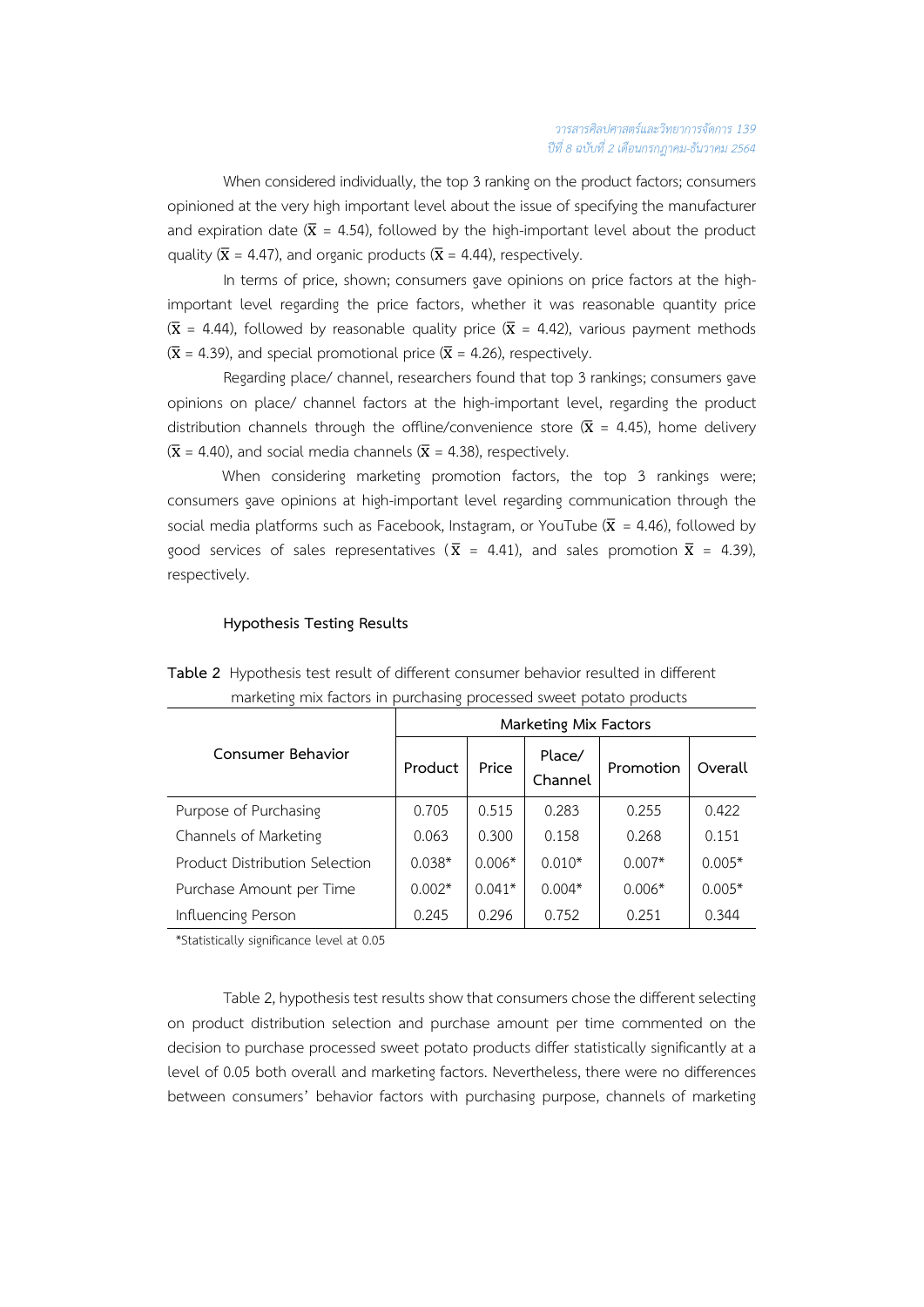perception, and influencing persons toward the marketing mix factors in purchasing processed sweet potato products.

| Table 3 Test result of different consumer behavior on channels of product distribution |
|----------------------------------------------------------------------------------------|
| selection resulted in different marketing mix factors in purchasing processed          |
| sweet potato products                                                                  |

| Marketing Mix  | Consumer Behavior: Channels of Product Distribution Selection |                         |          |          |  |
|----------------|---------------------------------------------------------------|-------------------------|----------|----------|--|
| Factors        | Offline                                                       | Online                  |          | P-value  |  |
|                | $\overline{\mathbf{x}}$                                       | $\overline{\mathbf{x}}$ |          |          |  |
| Product        | 4.53                                                          | 4.40                    | $-2.080$ | $0.038*$ |  |
| Price          | 4.54                                                          | 4.33                    | $-2.778$ | $0.006*$ |  |
| Place/ Channel | 4.49                                                          | 4.30                    | $-2.599$ | $0.010*$ |  |
| Promotion      | 4.51                                                          | 4.32                    | $-2.717$ | $0.007*$ |  |
| Overall        | 4.52                                                          | 4.34                    | $-2.796$ | $0.005*$ |  |

\*Statistically significance level at 0.05

Table 3, the LSD test result found that the consumers who purchase processed sweet potato products through the offline store rated importance in purchasing processed sweet potato products over consumers who chose online in all factors at statistically significant of a 0.05 level

| Table 4 Test result of different consumer behavior on purchase amount per time resulted |
|-----------------------------------------------------------------------------------------|
| in different marketing mix factors in purchasing processed sweet potato products        |

| Marketing Mix  | Consumer Behavior: Purchase Amount per Time |          |                |                |         |          |
|----------------|---------------------------------------------|----------|----------------|----------------|---------|----------|
| Factors        | $<$ 100 $\beta$                             | 101-300B | 301-500B       | >500₿          | F-Value | P-Value  |
|                | $\overline{x}$                              | X        | $\overline{x}$ | $\overline{x}$ |         |          |
| Product        | 4.42                                        | 4.37     | 4.74           | 4.25           | 5.071   | $0.002*$ |
| Price          | 4.36                                        | 4.31     | 4.66           | 4.46           | 2.780   | $0.041*$ |
| Place/ Channel | 4.30                                        | 4.34     | 4.73           | 4.31           | 4.456   | $0.004*$ |
| Promotion      | 4.32                                        | 4.36     | 4.71           | 4.30           | 4.240   | $0.006*$ |
| Overall        | 4.35                                        | 4.35     | 4.71           | 4.33           | 4.346   | $0.005*$ |

\*Statistically significance level at 0.05

Table 4 shows that consumers who spent 301-500 baht per purchase/ time of processed sweet potato products were more focused on the purchase factor of processed sweet potato products than consumers who spent other amounts on all marketing mix factors at the statistical significance of 0.05 level.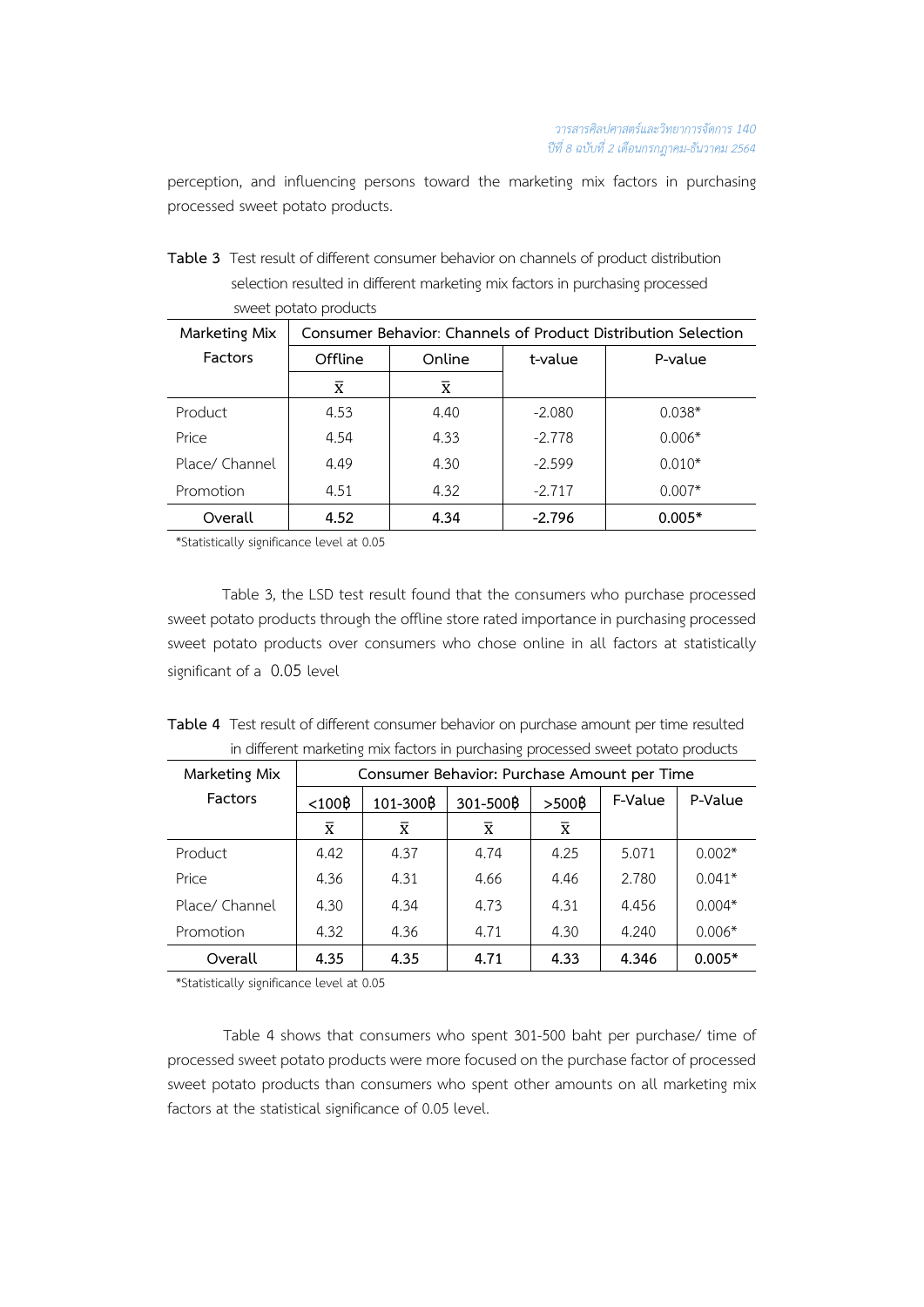## **6. Conclusion and Discussion**

This study contributes to understanding different factors on consumer purchasing behavior based on several independent variables: gender, age, education level, personal income, profession led to consumer behavior which affect the decision on marketing mix factors. Supported as Marshall and Johnston (2015) described, unique characteristics like age, income, and education play a critical role in consumer decision-making, affecting information search, possible product choices, and product decisions. In this study, most of the respondents were students, age not over 25 years; thus, this generation consumer behavior would be interested in new food products with reasonable price affordable. In addition, the hypothesis test results revealed that the difference in the amount of money that consumers purchased the processed sweet potatoes per time affected the different decisions on the marketing mix factors.

The researcher had compared the research results with the study of Sirisatsuvon, Tiangsoongnern and Parncharoen (2019) and found a positive output that the marketing factors that impulse purchasing behavior of snack food consumers in Thailand separated by XYZ generation. For example, generation X was concerned about the price factor; meanwhile, generation Y was concerned about nutrition, but generation Z paid attention to the packaging as an essential factor. This issue also was supported by Oliveira et al. (2020), who found that the consumers in São Paulo prefer non-traditional sweet potato products that meet the consumers' expectations. Consequently, Arwachyntia and Dyna Herlina (2014) pointed out that satisfied young customers in Indonesia were always searching for information from alternative food manufacturers because high acceptance level of sweet Potato-Based Foods Product Innovation factors. Furthermore, Oliveira et al. (2020) mentioned that the consumers were willing to pay for susceptible prices relative to more traditional and familiar potatoes. Thus, this value research output helps the marketers create a market or consumer segmentation.

In Thai consumers' opinion, the product element is an essential element of the marketing mix; this point supported by Mmasa and Mlambiti (2015) revealed that consumers in Tanzania mentioned that the primary factors for purchasing processed food products were product factors, especially the attractive packaging and brand loyalty. In addition, the consumer rate the price, promotion, and place/channel as consequent elements, supported with Mmasa and Mlambiti's study (2015), pointed out that advertisements, availability, price, and shop loyalty as other decision factors to purchase processed food. Therefore, this research could strongly insist that the product strategies were critical to driving the marketing value creation, as Kotler and Armstrong (2016) suggested.

 The research discovered that consumers rated high-level opinions on product distribution channels through the offline/ convenience store. Moreover, the hypothesis testing result also showed that the consumers who purchased processed sweet potato products through the offline store commented on all marketing mix factors over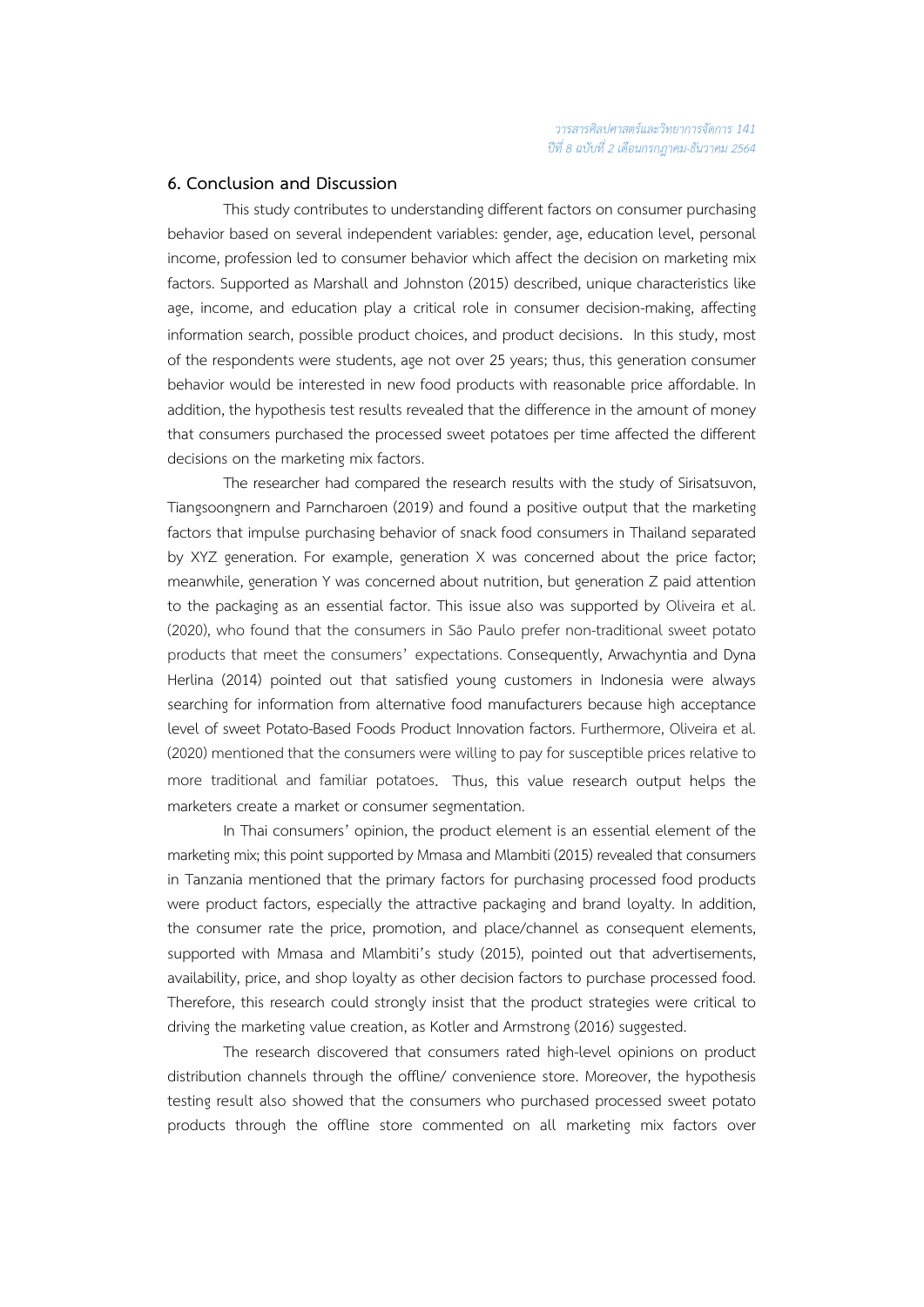consumers who chose online at a statistically significant of 0.05 level. Therefore, because the processed sweet potato products were consumer product likes snack either or freshcooked product, thus offline convenience shop must be the best channel for product distribution. Visanyangkul and Khamdej (2011) supported these results, who found that different purchasing behavior on purchasing objective, purchasing place purchasing frequency, repurchasing, purchasing time, and average expense influenced the different purchasing decisions healthcare products of working people in Bangkok. In addition, consumer demographics are essential in market segmentation and marketing plans (Kotler & Armstrong, 2016; Lamb, Hair, & McDaniel, 2017).

In conclusion, this research revealed that consumers could accept the new healthy product produced from sweet potatoes as innovative products that should be launched to respond to fast changes in customer demands (Tomczak, Reinecke, & Kuss, 2018). Furthermore, consumer insight can potentially assist product manufacturers, or marketers know which attributes to target to enhance innovative product development and marketing.

#### **7. Limitation and Suggestion**

1. In this research, the sample was just selected from the consumers in Muang district, Sakon Nakhon province only, due to restrictions in the time of the Covid-19 pandemic situation. Thus, in future studies, the researcher would expand the area to collect samples.Further analysis of consumer preferences and willingness to pay for sweet potatoes should be of great interest for growers, manufacturers, distributors, and retailers in the industry.

2. For future researchers or marketers require a deeper analysis of demographic factors, especially gender and personal income, which directly affect consumer behavior for other new products. Moreover, the study of offline and online product distribution channels should focus on future studies to analyze the differences between these consumers' behavior to develop the right marketing strategies. Interestingly, marketing communication through social media platforms such as Facebook, Instagram, or YouTube was of the highest importance for consumers because most teenagers are familiar with mobile use as a multi-purpose device. Therefore, future studies may analyze the communication content of new food products, which arouse high impact through consumers via a social media platform.

3. According to the surplus Agri–products; thus, the researchers would like to suggest a strategic marketing plan that can benefit from this work, especially for sweet potato farmers in Sakon Nakhon province or food manufacturers. Therefore, guidelines of strategic marketing plan for the new product development of processed sweet potato crackers product are divided into 5-part as follows.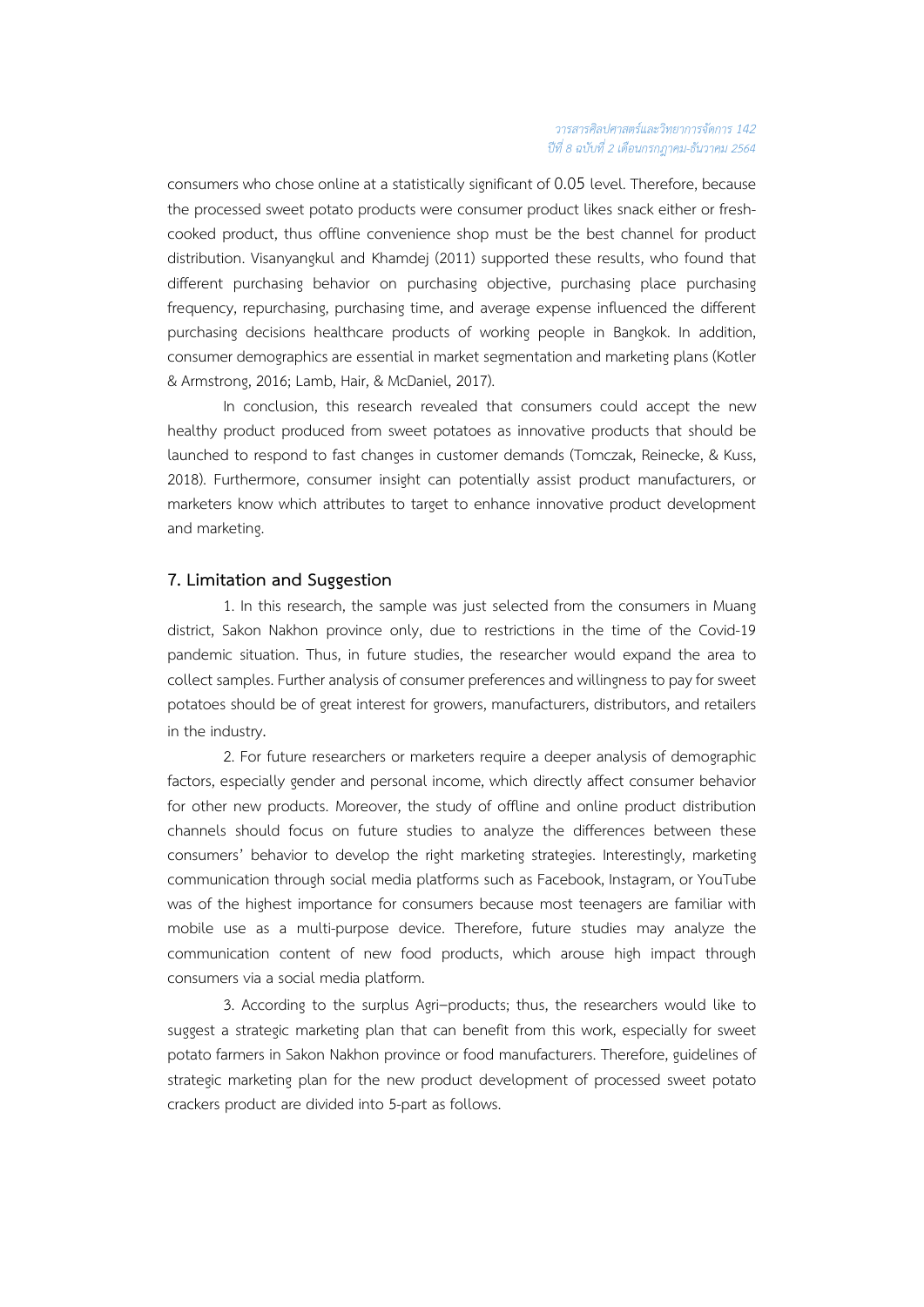3.1 Target consumer: Major target market is female consumers, age not over 25 years, personal income not over 10,000 baht.

3.2 Product Strategy: Sweet potato crackers is a healthy product baked with purple sweet potato flour. According to the consumers' opinions, the manufacturer should produce the processed product from organic ingredients, high nutrition, low calories, GMP standard, and modern packaging. Therefore, the designed packaging with a white plastic stand-up sachet with a clear window and zip lock for easy storage or sharing in the next meal, measuring 12 x 20 x 4 centimeters, and the logo in front of the packaging. The detail on the label showed the product and manufacturing information with the purple font (Figure 2-3).

3.3 Price Strategy: The selling price calculation, using the mark-up on price method, calculated the production cost plus 40% of margin, so the estimated selling price should be at least 38.03 baht/pack. Therefore, the price strategy such as psychological pricing was an odd number ending price. As a result, the sweet potato cracker with mulberry on top, which contains 70 grams, retail price of 39.00 baht per pack.

3.4 Place /Channel Strategy: The distribution of products should be in two channels. An offline channel through a kiosk at the convenience stores and OTOP shop (Figure 4) while online channels via a social media platform. In addition, the producers and distributors should distribute a wide variety of products to reach the desired target groups, such as Shopee, a popular e-marketplace, and selling this can attract more consumers.

3.5 Promotion Strategy: The variety of promotion activities would arouse consumers to perceive, recognize, understand, and convince them to purchase products to achieve the sales goals. Integrated marketing communication tools should be applied to online and offline platforms, whether via advertising, public relations, or sales promotion, which could help motivate consumers to try out and purchase intention. For example, the product samples distributed must be at the kiosk during the product launch period. In addition, consumer challenge activities, such as new product testing or sharing posts on Facebook to get rewards, will be the suitable motivation tactic (Figure 5).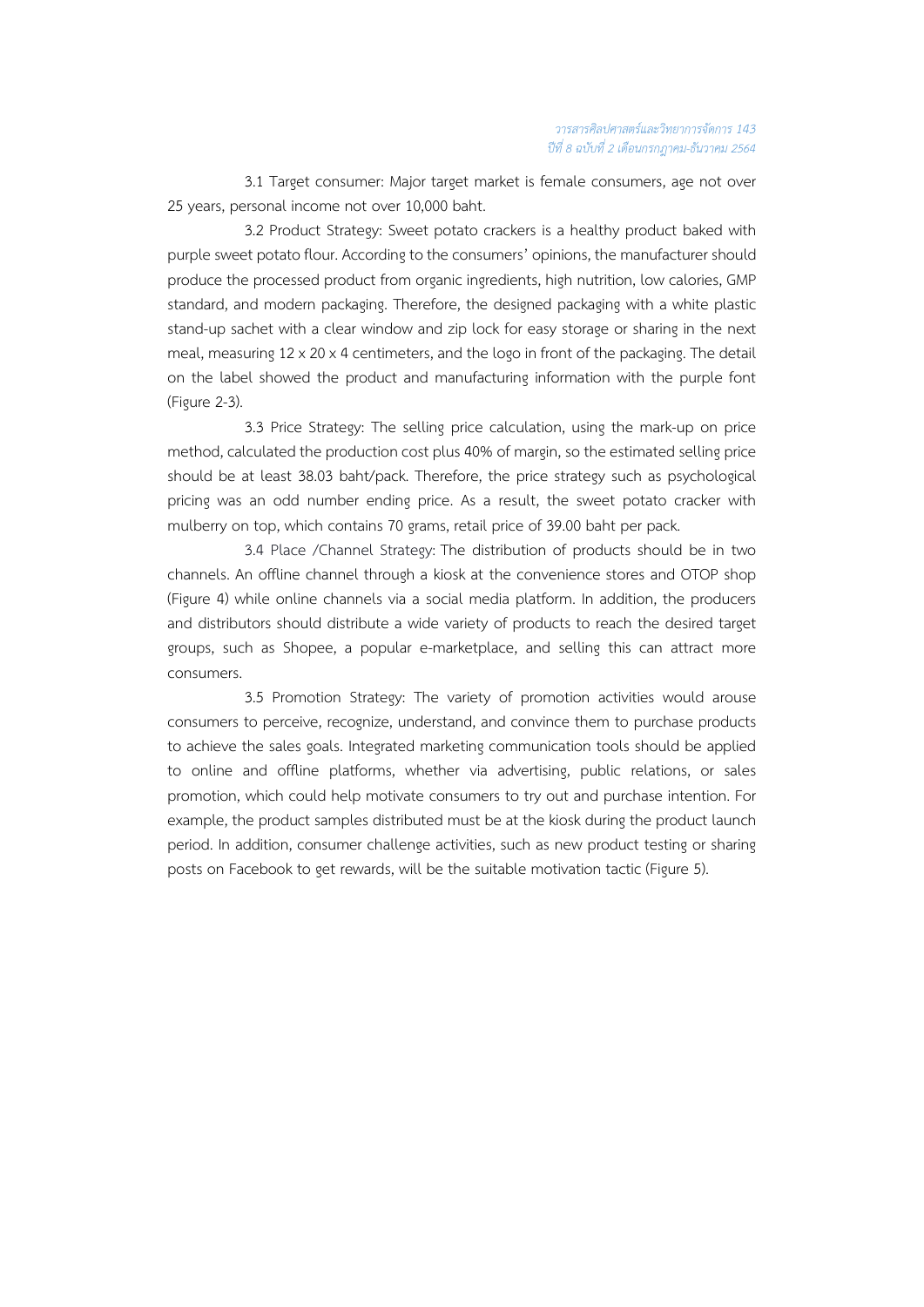*วารสารศิลปศาสตรและวิทยาการจัดการ 144 ปที่ 8 ฉบับที่ 2 เดือนกรกฎาคม-ธันวาคม 2564*



**Figure 2** Mockup of sweet potato cracker with dry mulberry topping



**Figure 3** Prototype of logo and packaging design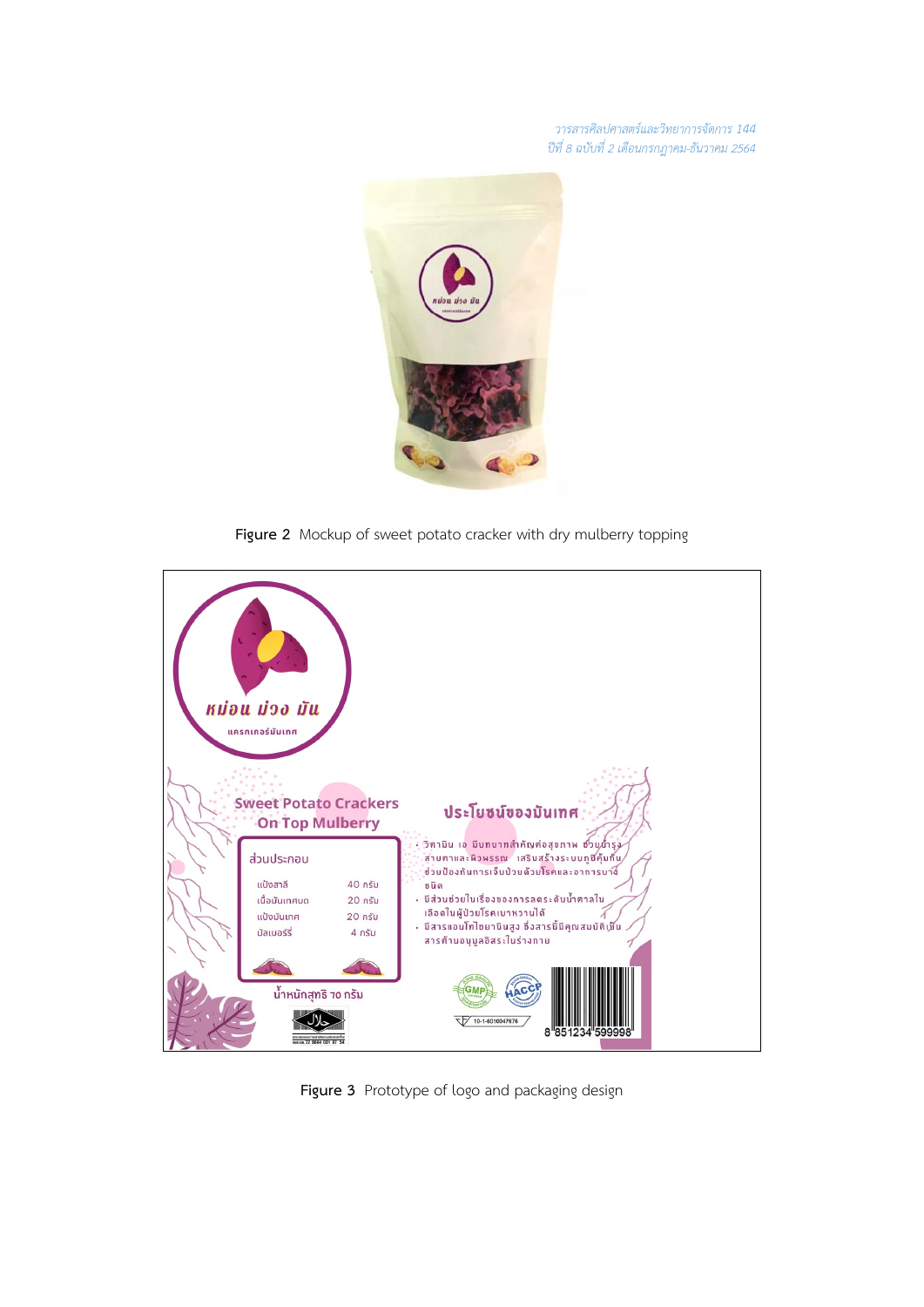*วารสารศิลปศาสตรและวิทยาการจัดการ 145 ปที่ 8 ฉบับที่ 2 เดือนกรกฎาคม-ธันวาคม 2564*



**Figure 4** Prototype of a kiosk at convenience stores



**Figure 5** Facebook Fanpage "หมอน มวง มัน"

# **8. Acknowledgment**

Thankful for the support team: Natthanicha Yanin, Duangkamon Maneerat, Thitima Yaipheng, and Netnapha Phangdee.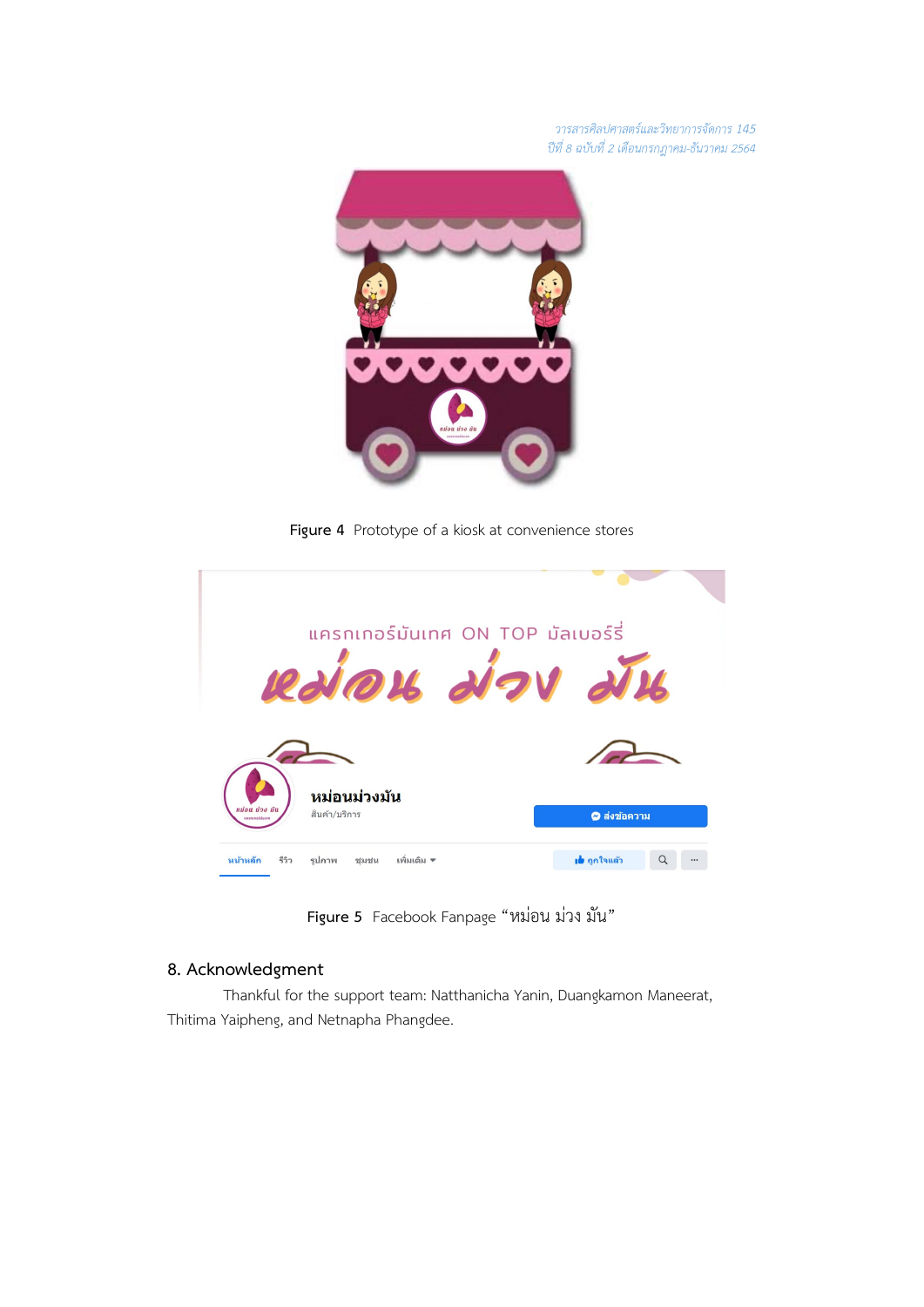## **9. References**

Armstrong, et al. (2018). *Marketing: An Introduction.* New Jersey: Pearson.

- Arwachyntia S.S. & Dyna Herlina S. (2014). Consumer perception of sweet potato-based foods product innovation in province of Yogyakarta. *International Journal of Business and Management Study, 1*(3), 29-33.
- Cocharn, W.G. & Cox, G.M. (1957). *Experimental Designs*. New York: Wiley.
- Engel, R.J. & Schutt, R.K. (2017). *The Practice of Research in Social Work* (4 th ed). California: SAGE.
- Hayati, M., et al. (2020). Morphological Characteristics and Yields of Several Sweet Potato (Ipomoea batatas L.) Tubers. *The 1st International Conference on Agriculture and Bioindustry 2019.* IOP Conf. Series: Earth and Environmental Science 425 012055 doi:10.1088/1755-1315/425/1/012055
- Kasikorn Research Center. (2020). Agricultural Prices in the Second Half of 2020 Worsen by Supply Pressure and the Persistent Effect of COVID-19*.* Retrieved from: [https://www.kasikornresearch.com/th/analysis/kecon/business/P](https://www.kasikornresearch.com/th/analysis/kecon/business/)ages/z3114.aspx.
- Kotler, P. & Armstrong, G., (2016). *Principles of Marketing* (16<sup>th</sup> edition). London: Pearson.
- Kirk, R.E. (1995). *Experimental design: Procedures for the Behavioral Sciences* (3rd ed). California: Brooks/Cole.
- Kumar, R. (2011). *Research Methodology: A Step-by-Step Guide for Beginners* (3<sup>rd</sup> ed). London: Sage.
- Lamb, C.W., Hair, J.F. & McDaniel, C. (2017). *MKTG10: Principles of Marketing.* Massachusetts: Cengage Learning.
- Marshall, G.W. & Johnston, M.W. (2015). *Marketing Management* (2 nd ed). New York: McGraw-Hill.
- Mmasa, J.J., & Mlambiti, M. (2015). Factors that influences consumption of processed sweet potato products in Tanzania. *Asian Journal of Agricultural Extension, Economics & Sociology*. *4*(1), 1-10.
- National News Bureau of Thailand. (2020). *29 Military Circle, Sakon Nakhon, Helps Farmers by Buying Sweet Potatoes Affected by COVID-19.* Retrieved from: https://thainews.prd.go.th/th/news/detail/TCATG20052215270539.
- National Statistical Office. (2020). *Sakon Nakhon Provincial Statistical Report: 2020*. Sakon Nakhon: Sakon Nakhon Provincial Statistical Office.
- Oliveira, Anny Clemente Santiago, et al. (2020). Consumer preferences for potato cultivars with different culinary aptitudes: A case study from São Paulo. *American Journal of Potato Research*. *97*(6), 535–546.
- Paolo Hospital. (2020). Sweet Potato Reduces the Risk of Colon Cancer. Retrieved from: https://www.paolohospital.com/th-TH/phahol/Article/Details/บทความ-ศัลยกรรม-ผ่าตัดแผลเล็ก/มันเทศช่วยลดอัตราเสี่ยงของโรคมะเร็งลำไส้ใหญ่ได้นะ.